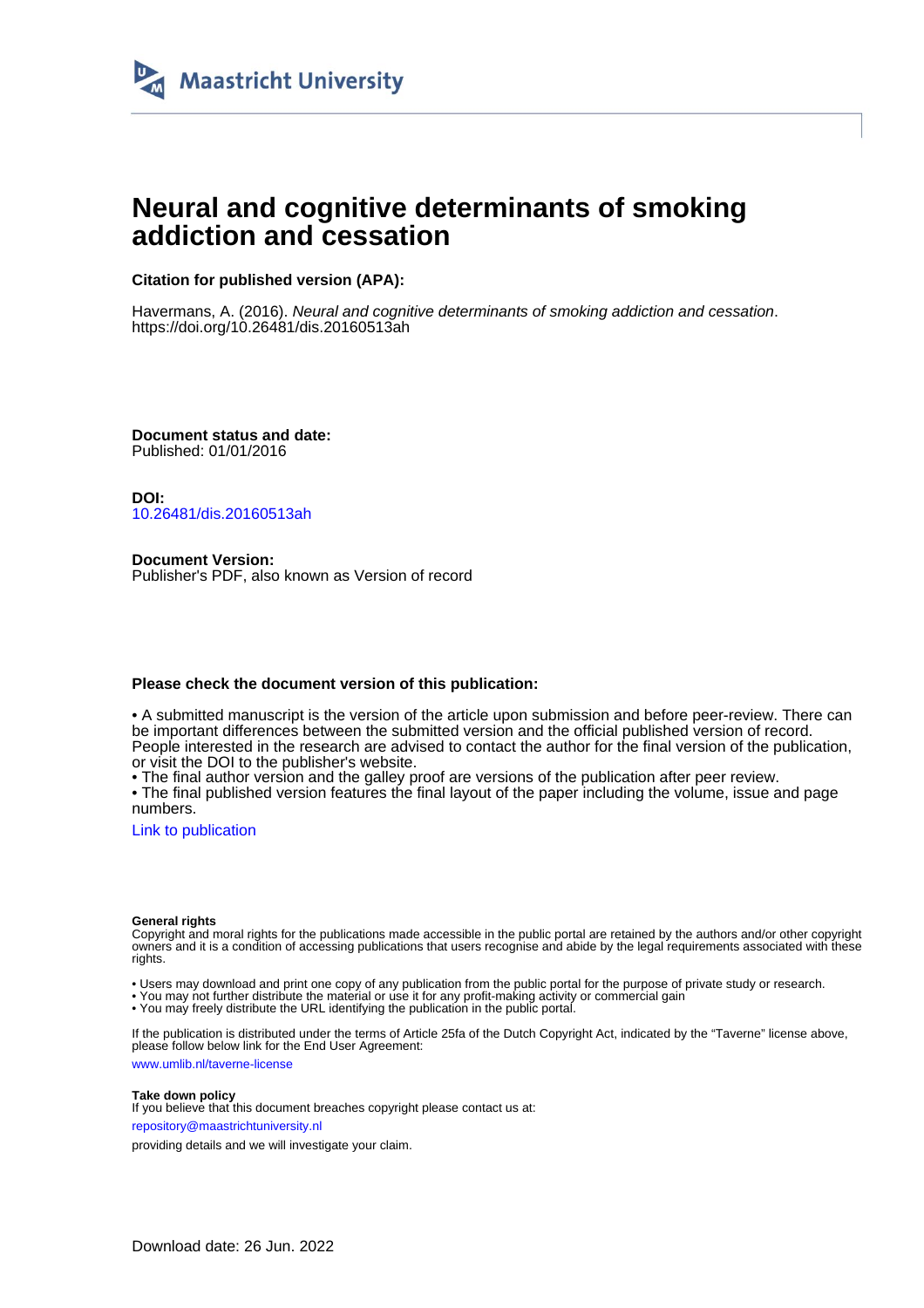# VALORISATION ADDENDUM

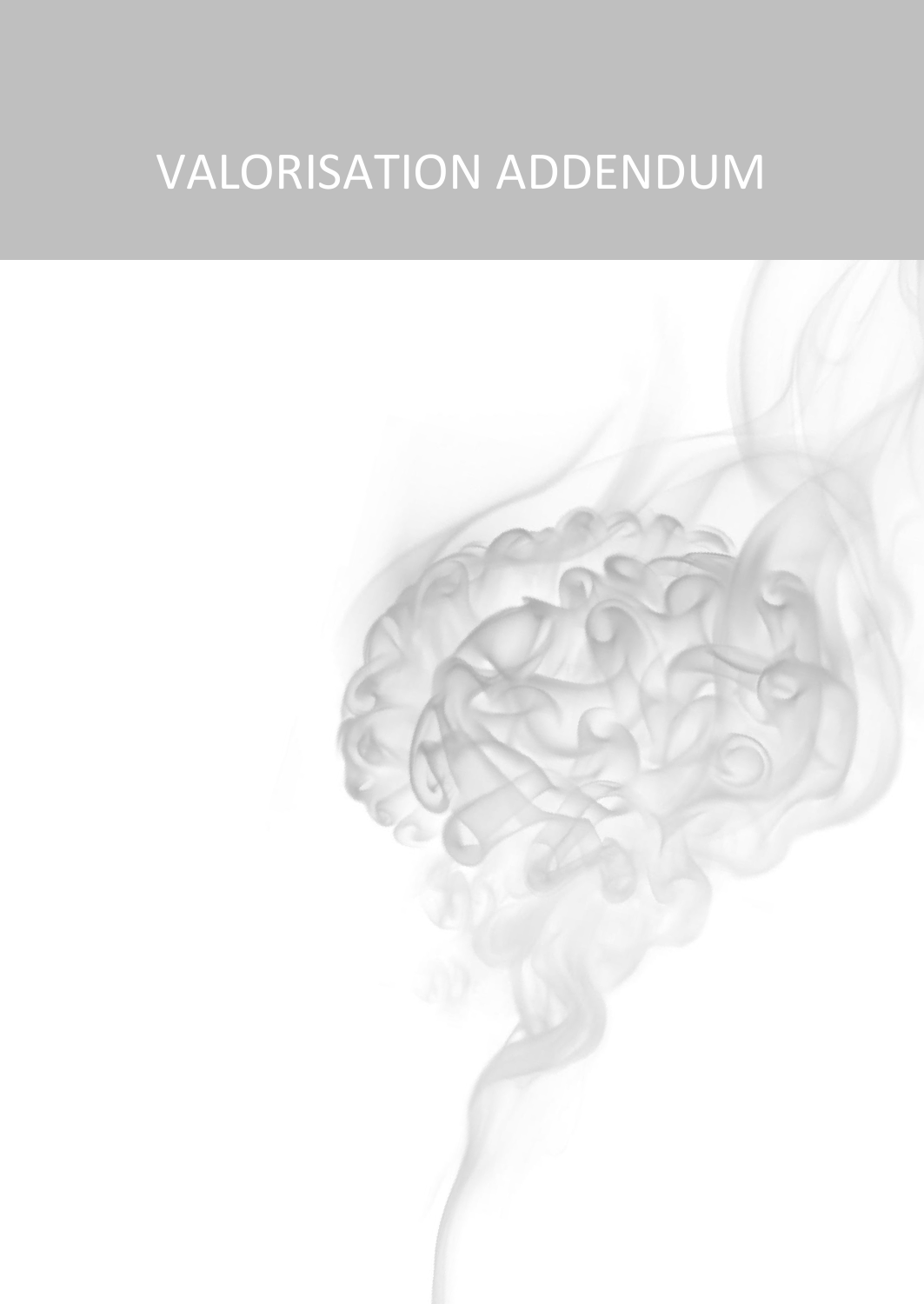This addendum addresses the significance and the impact of the studies described in this dissertation. This is done by outlining in which way our studies are relevant to society, which target groups can benefit from our results, and which activities and products can be derived from our work. In addition, the innovative aspects of our research will be discussed, as well as how knowledge and ideas resulting from our studies have been and can be implemented.

#### **Societal relevance**

It is well known that smoking is one of the largest public health threats of current time; in fact, it is the number one preventable cause of death. Worldwide over one billion people smoke tobacco (World Health Organization, 2015), while in the Netherlands this number is close to 3.6 million (Nationaal Expertisecentrum Tabaksontmoediging, 2015). Smoking has serious adverse health effects and can cause life threatening illnesses such as coronary heart disease, chronic obstructive pulmonary disease (COPD), and various forms of cancer. The World Health Organization (WHO) estimates that approximately 6 million people die each year from tobacco-related disease as a result of direct tobacco use or second hand exposure to tobacco smoke (World Health Organization, 2015). In the Netherlands an estimated 20.000 people decease each year as a consequence of smoking (Nationaal Expertisecentrum Tabaksontmoediging, 2015).

Even though the detrimental consequences of smoking are clear, many smokers continue to smoke because they simply cannot manage to stay abstinent. In fact, a staggering 90% of smokers relapses within the first year after a quit attempt (Nationaal Expertisecentrum Tabaksontmoediging, 2015). Several treatments are available that have been proven effective in prolonging abstinence. However their additional benefit is strikingly low, as one year successful abstinence rates remain well below 50% (Fiore et al., 2008; Rigotti, 2013). Viewing these numbers, it is clear that there is an urgent need for better treatments. In order to treat smoking addiction properly, it is crucial that this phenomenon and its underlying mechanisms are fully and correctly understood. The studies described in this thesis provide new insights in the neural (chapter 2 and 3) and cognitive mechanisms (discussion) underlying attention bias, and its malleability (chapter 4 and 5). The results of these studies provide new insights that can be helpful in the treatment of smoking addiction. We argue that smoking addiction is a complex process sustained by various neural as well as cognitive factors. We also state that targeting one single factor of smoking addiction, for instance eliminating the effects of nicotine by means of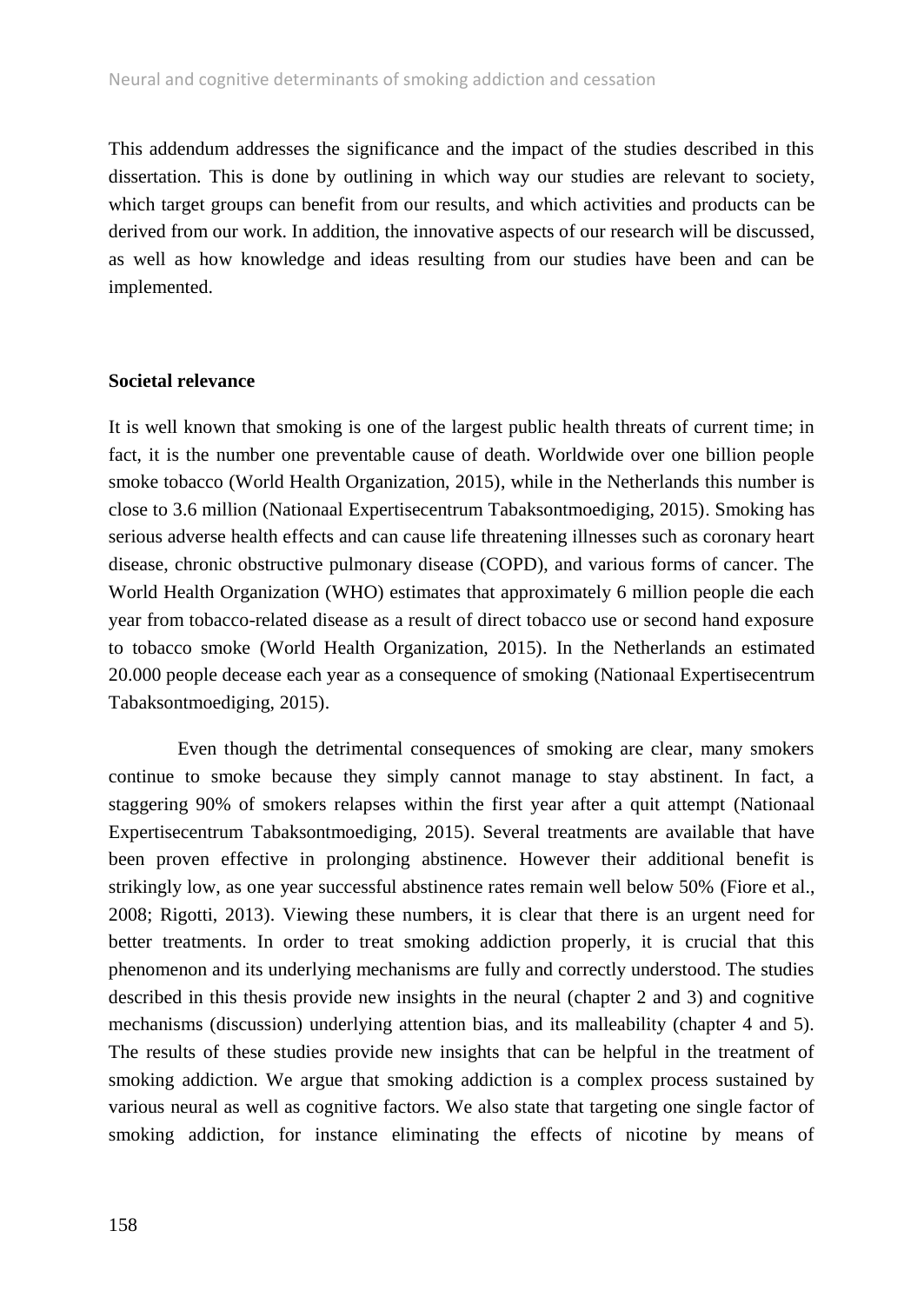immunotherapy, is not sufficient to help people maintain abstinence as other factors will still assert their influence and trigger addictive behavior. Therefore we suggest that treatments for smoking addiction should target a combination of these various aspects in order to make it easier for ex-smokers to maintain abstinence.

## **Target groups**

The results of the studies discussed in this dissertation are relevant to three distinct target groups. First of all, researchers in the field of smoking addiction or addiction in general can benefit from the new information we have added to the existing knowledge in this field. For example, we have shed a new light on the underlying neural mechanism of attention bias in smokers. Although our findings do not lead to a full and complete understanding of all factors maintaining smoking addiction, we have made a contribution to disentangling this complicated pathology. Researchers could build on these findings as well as the paradigms we have used, when designing new studies in the field. Secondly, (general) physicians and other health care professionals who want to help smokers reach and maintain abstinence could make use of our results when designing a treatment plan. And finally, our findings can be interesting to the general population of smokers who would like to learn more about their addiction and possible ways to quit without relapsing. Particularly, more awareness of the attentional processes underlying cigarette cravings could help smokers gain more control over their smoking habits.

#### **Activities and products**

Usually, the process of translating scientific findings in tangible activities, products or services is very slow, with many studies making small contributions to a whole. Similarly, our studies contribute to a better understanding of the processes involved in smoking addiction. Our increased knowledge about these processes can eventually lead to better interventions. We have also investigated two specific interventions, which were mainly aimed at relapse prevention. In the study described in our first chapter we examined the effects of a vaccine which was designed to prevent nicotine from entering the brain. Based on our findings and those from other studies (Esterlis et al., 2013; Hoogsteder, Kotz, van Spiegel, Viechtbauer, & van Schayck, 2014) we suggest that this particular vaccine is not likely to be an effective aid in smoking cessation due to a suboptimal antibody response.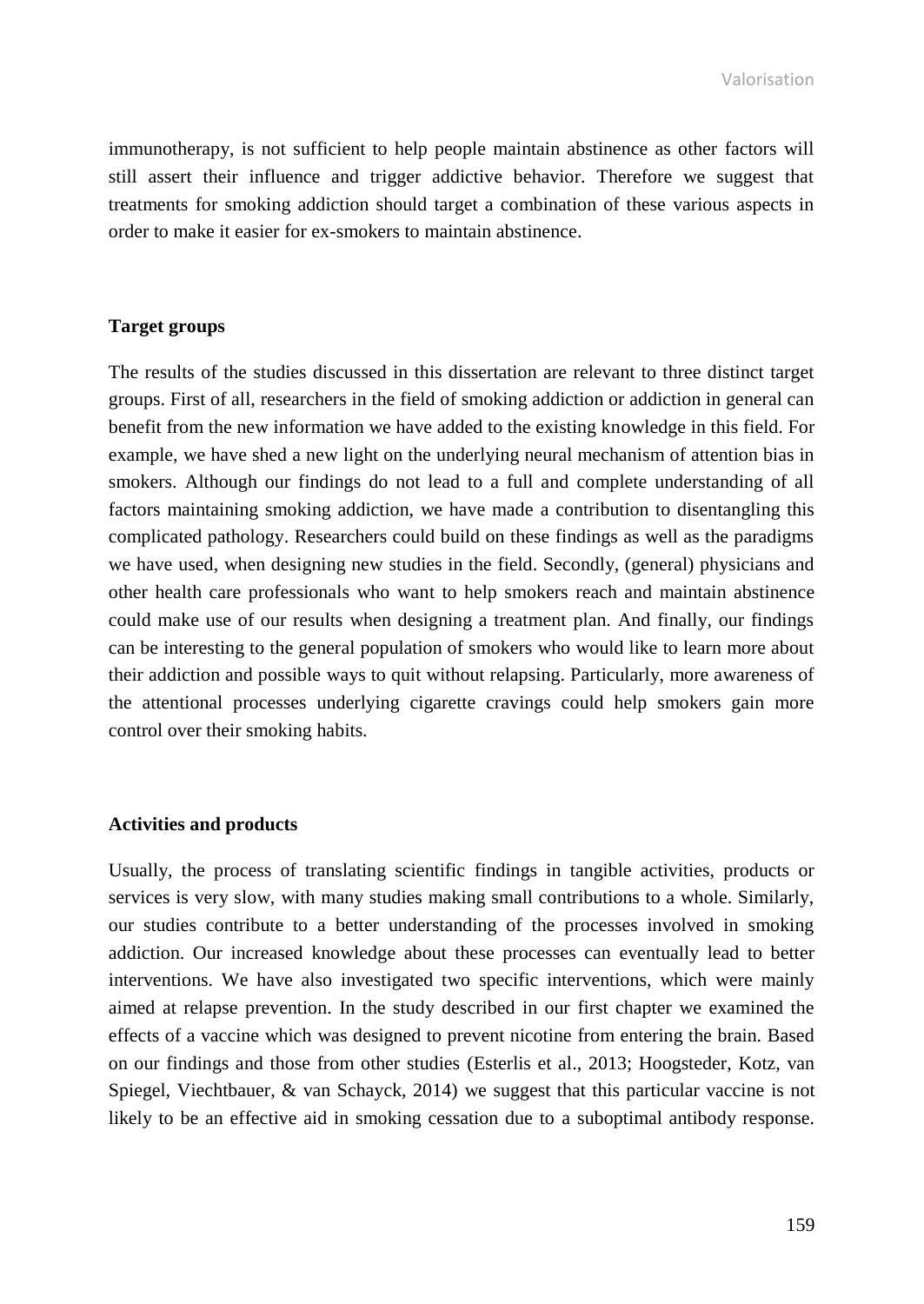Although this particular vaccine was not sufficiently successful, these findings may contribute to the development of other, more potent vaccines in the near future.

For another study we have developed an online training which was aimed at reducing attention bias in smokers (chapter 4). Attention bias causes smokers to focus their attention on craving triggering cues in their environment and has been associated with relapses after a quit attempt (Janes et al., 2010; Powell, Dawkins, West, Powell, & Pickering, 2010; Spiegelhalder et al., 2011; Waters et al., 2003). Decreasing attention bias therefore may contribute to reduced craving and possibly prolonged abstinence. Our study has shown that five sessions of online attention bias modification (ABM) training successfully reduced attention bias in the general population of smokers. Follow-up studies are needed to find out whether the effects of this training are also clinically relevant. It would be very interesting to find out whether decreasing attention bias by means of ABM would also diminish cue-elicited craving and thereby can help prolong abstinence. If this is the case, this type of training is very well suitable to be applied through a mobile application.

### **Innovation**

The research described in this dissertation is innovative in several ways. First, we were the first researchers to test the mechanism of action of nicotine immunization by means of functional magnetic resonance imaging (fMRI). Before the start of our study, other studies had only investigated immunogenicity, safety, and clinical effectiveness of nicotine vaccines (Cerny & Cerny, 2009; Cornuz et al., 2008; Hartmann-Boyce, Cahill, Hatsukami, & Cornuz, 2012; D.K. Hatsukami et al., 2011; Dorothy K. Hatsukami et al., 2005; Hoogsteder et al., 2014; Raupach, Hoogsteder, & van Schayck, 2012). Nevertheless, the hypothesized mechanism of this treatment is that it precludes nicotine from entering and stimulating the brain. Therefore it is critical to assess changes nicotinergic stimulation of the brain after treatment in order to understand if and how immunization is effective.

Secondly, the studies in chapter 2 and 3 go beyond univariate fMRI analyses which are traditionally applied in our field. Instead, we made use of more advanced analysis methods such as multi voxel pattern analysis (MVPA) and a multivariate searchlight paradigm. MVPA analysis techniques employ the spatial distribution of neural responses, and thereby are able to pick up information that is too subtle to be discovered by traditional univariate analyses (De Martino et al., 2008). This enabled us to identify subtle differences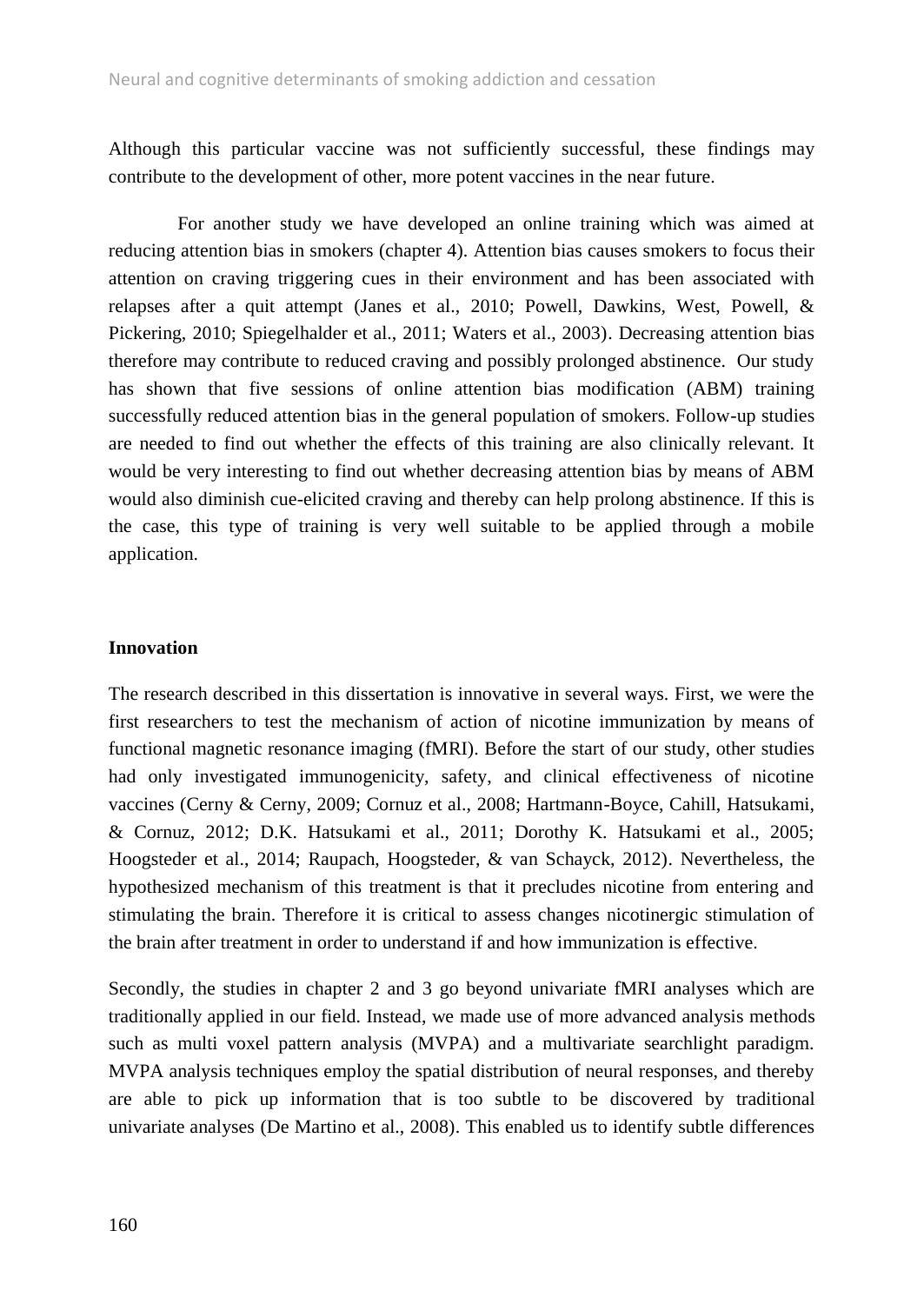Valorisation

in visual processing of smoking related and neutral cues, that could only be detected when smokers were deprived of nicotine but not when they were satiated.

Third, our ABM training was one of the first comprising multiple sessions and is still the only one that is fully web based. Before the start of our study, three studies had applied single session ABM for smokers, with varying results (Attwood, O'Sullivan, Leonards, Mackintosh, & Munafò, 2008; Field, Duka, Tyler, & Schoenmakers, 2009; McHugh, Murray, Hearon, Calkins, & Otto, 2010). We hypothesized that multiple sessions of ABM training would be more successful in robustly reducing attention bias. During the time our study was executed three other studies were published in which multiple sessions of ABM were administered to smokers (Begh et al., 2015; Kerst & Waters, 2014; Lopes, Pires, & Bizarro, 2014). Two of these studies confirmed our hypothesis (Kerst & Waters, 2014; Lopes et al., 2014), as did our own findings. Providing this type of training online has many advantages, for instance it may offer increased convenience, confidentiality, and reduced stigma for smokers (Brown et al., 2014). Moreover, it allowed us to reach a large sample of smokers that well reflects the composition of the general population of smokers.

And finally, we were the first to determine the influence of personal and smoking related characteristics of smokers on the effectiveness of ABM training. In order to bring ABM on the market as an aid for relapse prevention, it is important to understand for whom it will work and for whom it may not. Since attention bias seems to be higher in certain smokers (e.g. males (Littel, Euser, Munafò, & Franken, 2012), heavy smokers (Mogg & Bradley, 2002; Vollstädt-Klein et al., 2011; Zack, Belsito, Scher, Eissenberg, & Corrigall, 2001), light smokers (Hogarth et al., 2003; Mogg et al., 2005) than others, it is possible that ABM is also more effective for certain subgroups of smokers. However our study demonstrated for the first time that ABM was equally successful for all smokers irrespective of age, gender, education, nicotine dependence, or their motivation to quit.

#### **Implementation**

We have undertaken and will undertake various efforts to ensure that the knowledge obtained from our studies reaches the target groups. First of all, I have presented most of our findings at several international conferences which are frequented by researchers and clinicians from all over the world. In addition, we aim to publish the research articles that constitute this thesis in various international scientific journals that target both scientific and clinical audiences. Moreover, in order to disseminate our findings to the general public we will also publish an article on a popular scientific website hosted by researchers from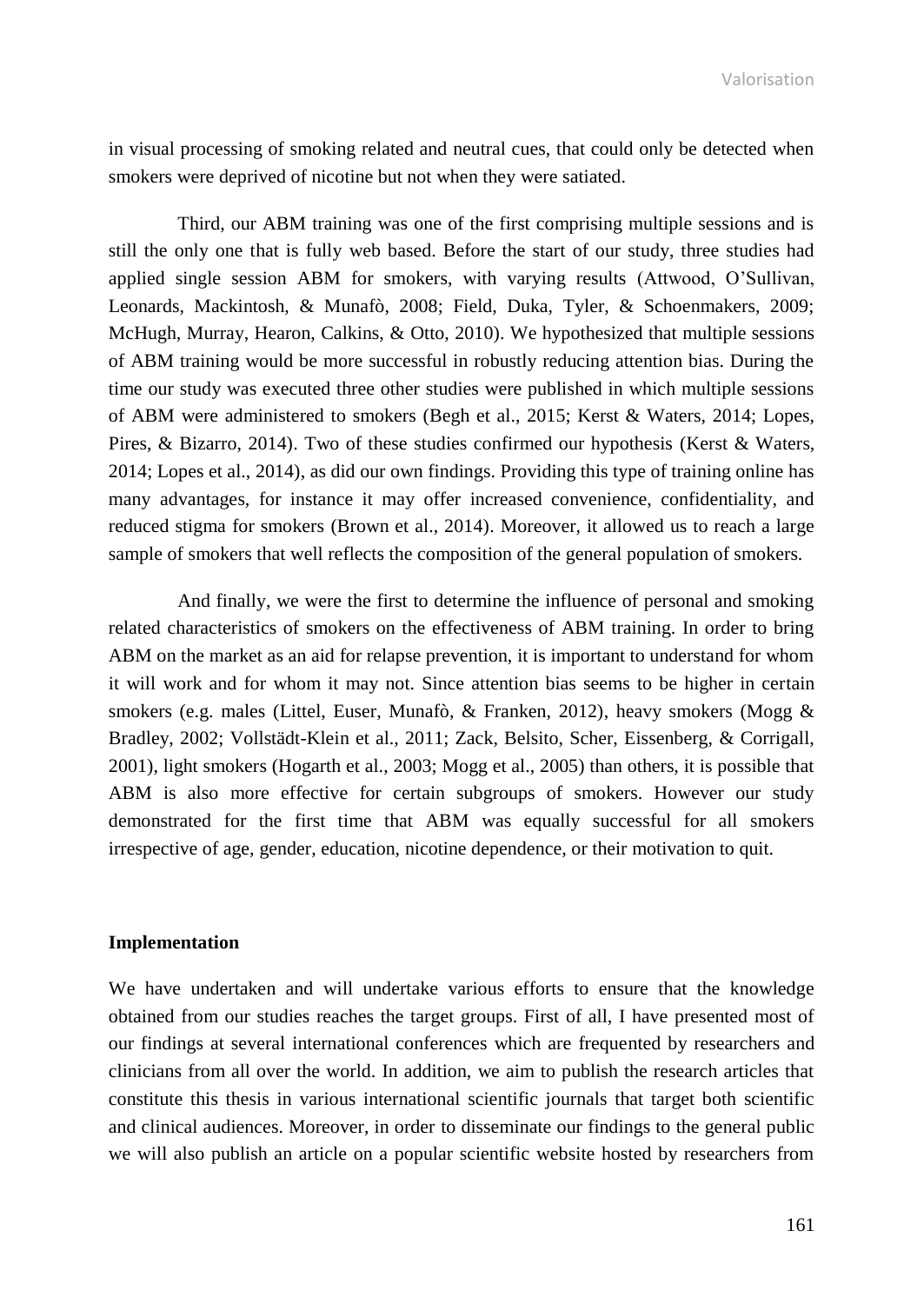Maastricht University [\(www.brainmatters.nl\)](http://www.brainmatters.nl/). In addition, the findings will be brought to the attention of regional and national media by means of a press release from Maastricht University. Besides knowledge dissemination we are also planning to make our ABM training available to the public through a mobile application. Though, these plans are still in the early stages.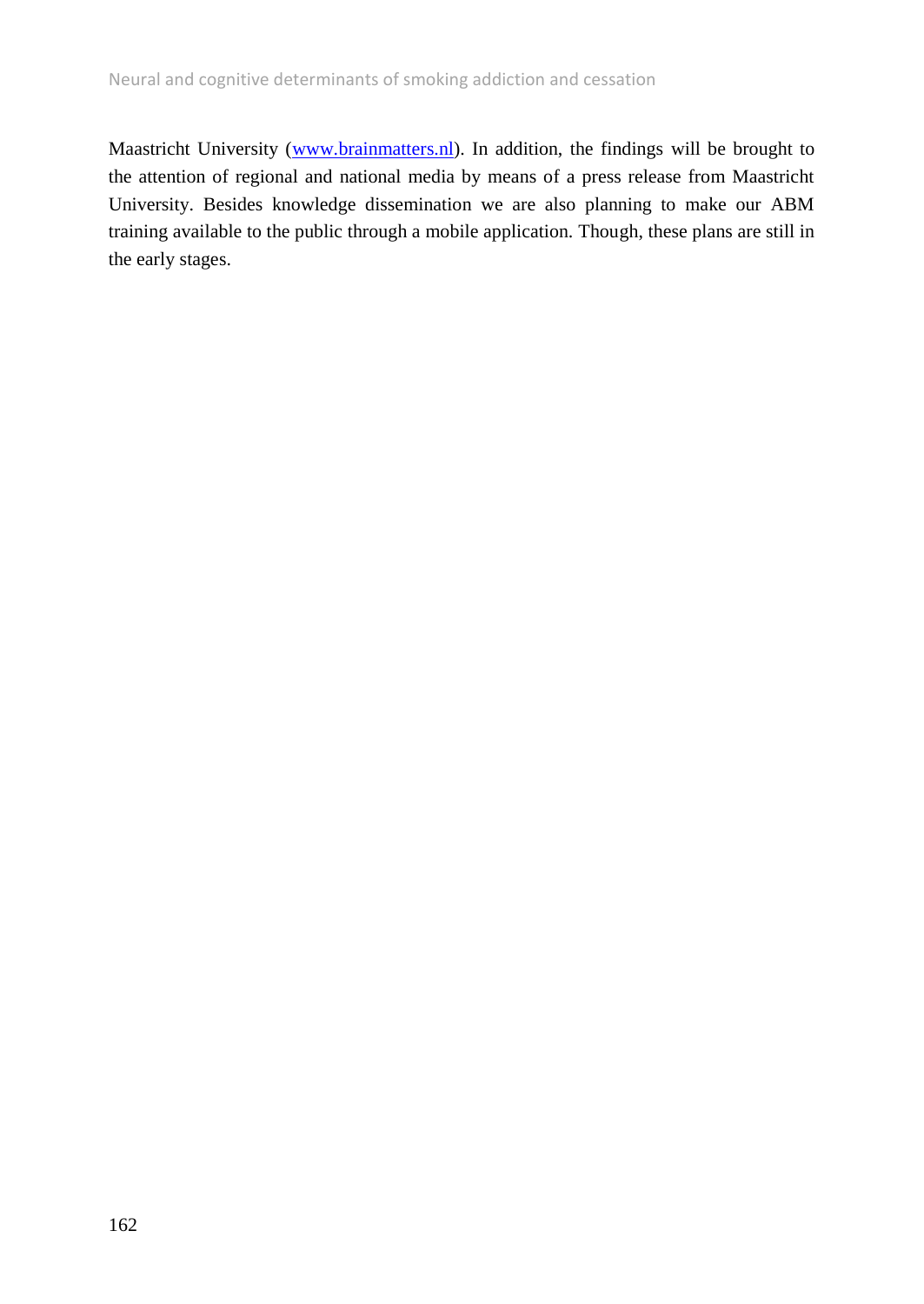Valorisation

# **References**

- Attwood, A. S., O'Sullivan, H., Leonards, U., Mackintosh, B., & Munafò, M. R. (2008). Attentional bias training and cue reactivity in cigarette smokers. *Addiction*, *103*(11), 1875–82.
- Begh, R., Munafò, M. R., Shiffman, S., Ferguson, S. G., Nichols, L., Mohammed, M. A., … Aveyard, P. (2015). Lack of attentional retraining effects in cigarette smokers attempting cessation: A proof of concept double-blind randomised controlled trial. *Drug and Alcohol Dependence*, *149*, 158–165.
- Brown, J., Michie, S., Geraghty, A. W. A., Yardley, L., Gardner, B., Shahab, L., … West, R. (2014). Internet-based intervention for smoking cessation (StopAdvisor) in people with low and high socioeconomic status: a randomised controlled trial. *Lancet. Respiratory Medicine*, *2*(12), 997–1006.
- Cerny, E. H., & Cerny, T. (2009). Vaccines against nicotine. *Human Vaccines*, *5*(4), 200–5.
- Cornuz, J., Zwahlen, S., Jungi, W. F., Osterwalder, J., Klingler, K., van Melle, G., … Cerny, T. (2008). A vaccine against nicotine for smoking cessation: a randomized controlled trial. *PloS One*, *3*(6), e2547.
- De Martino, F., Valente, G., Staeren, N., Ashburner, J., Goebel, R., & Formisano, E. (2008). Combining multivariate voxel selection and support vector machines for mapping and classification of fMRI spatial patterns. *NeuroImage*, *43*(1), 44–58.
- Esterlis, I., Hannestad, J. O., Perkins, E., Bois, F., D'Souza, D. C., Tyndale, R. F., … O'Malley, S. S. (2013). Effect of a nicotine vaccine on nicotine binding to β2\* nicotinic acetylcholine receptors in vivo in human tobacco smokers. *The American Journal of Psychiatry*, *170*(4), 399–407.
- Field, M., Duka, T., Tyler, E., & Schoenmakers, T. M. (2009). Attentional bias modification in tobacco smokers. *Nicotine & Tobacco Research*, *11*(7), 812–22.
- Fiore, M. C., Jaén, C. R., Baker, T. B., Bailey, W. C., Benowitz, N. L., Curry, S. J., … Wewers, M. E. (2008). *Treating tobacco use and dependence: 2008 update*. Rockville(MD): US Department of Health and Human Services 2008.
- Hartmann-Boyce, J., Cahill, K., Hatsukami, D., & Cornuz, J. (2012). Nicotine vaccines for smoking cessation. *The Cochrane Database of Systematic Reviews*, *8*, CD007072.

Hatsukami, D. K., Jorenby, D. E., Gonzales, D., Rigotti, N. A., Glover, E. D., Oncken, C.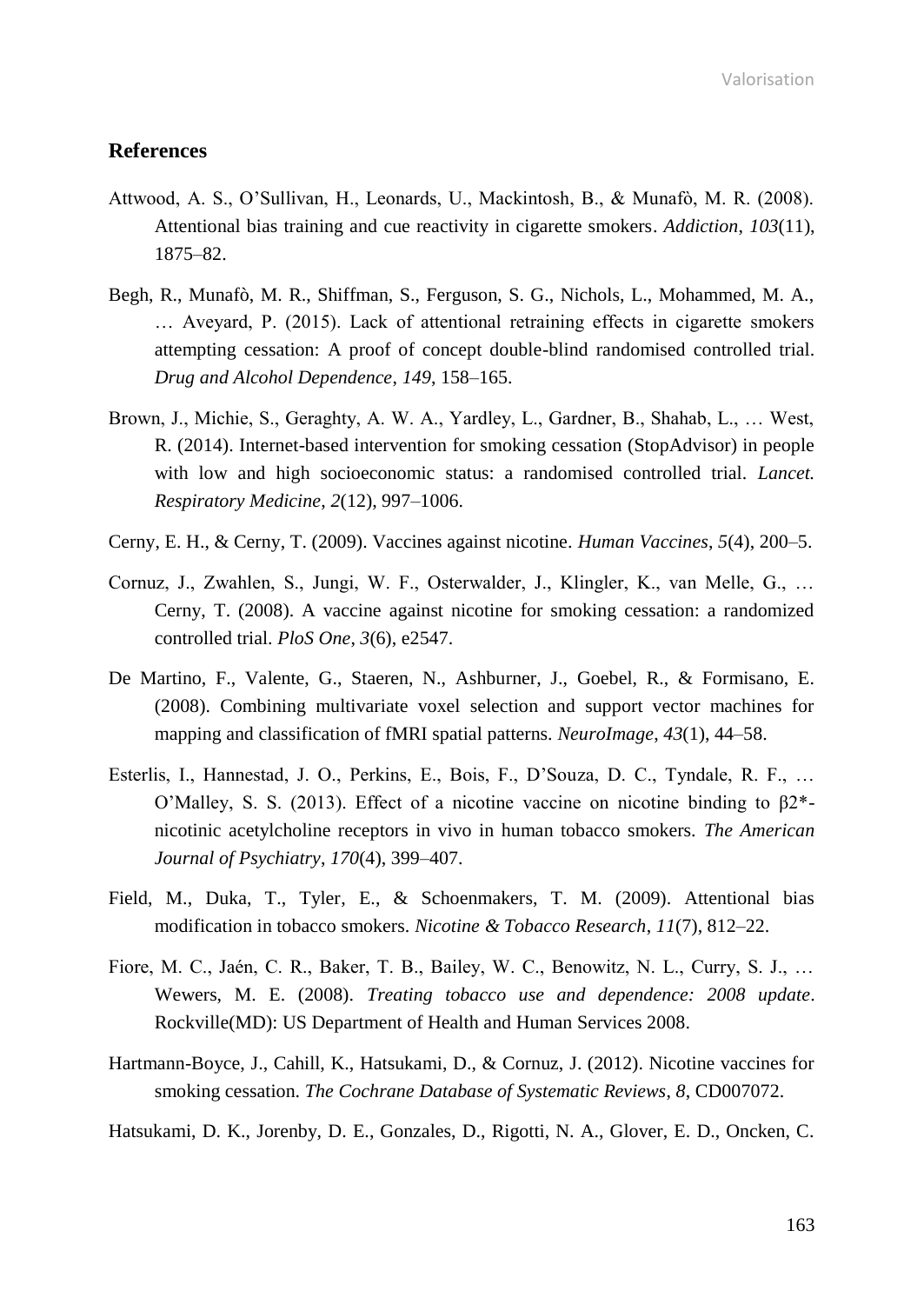A., … Rennard, S. I. (2011). Immunogenicity and smoking-cessation outcomes for a novel nicotine immunotherapeutic. *Clinical Pharmacology and Therapeutics*, *89*(3), 392–9.

- Hatsukami, D. K., Rennard, S., Jorenby, D., Fiore, M., Koopmeiners, J., de Vos, A., … Pentel, P. R. (2005). Safety and immunogenicity of a nicotine conjugate vaccine in current smokers. *Clinical Pharmacology and Therapeutics*, *78*(5), 456–67.
- Hoogsteder, P. H. J., Kotz, D., van Spiegel, P. I., Viechtbauer, W., & van Schayck, O. C. P. (2014). Efficacy of the nicotine vaccine 3'-AmNic-rEPA (NicVAX) co-administered with varenicline and counselling for smoking cessation: a randomized placebocontrolled trial. *Addiction*, *109*(8), 1252–9.
- Janes, A. C., Pizzagalli, D. A., Richardt, S., Frederick, B. deB., Chuzi, S., Pachas, G., … Kaufman, M. J. (2010). Brain reactivity to smoking cues prior to smoking cessation predicts ability to maintain tobacco abstinence. *Biological Psychiatry*, *67*(8), 722– 729.
- Kerst, W. F., & Waters, A. J. (2014). Attentional retraining administered in the field reduces smokers' attentional bias and craving. *Health Psychology*, *33*(10), 1232–40.
- Littel, M., Euser, A. S., Munafò, M. R., & Franken, I. H. A. (2012). Electrophysiological indices of biased cognitive processing of substance-related cues: A meta-analysis. *Neuroscience and Biobehavioral Reviews*, *36*(8), 1803–1816.
- Lopes, F. M., Pires, A. V., & Bizarro, L. (2014). Attentional bias modification in smokers trying to quit: a longitudinal study about the effects of number of sessions. *Journal of Substance Abuse Treatment*, *47*(1), 50–7.
- McHugh, R. K., Murray, H. W., Hearon, B. A., Calkins, A. W., & Otto, M. W. (2010). Attentional bias and craving in smokers: the impact of a single attentional training session. *Nicotine & Tobacco Research*, *12*(12), 1261–4.
- Mogg, K., & Bradley, B. P. (2002). Selective processing of smoking-related cues in smokers: manipulation of deprivation level and comparison of three measures of processing bias. *Journal of Psychopharmacology*, *16*(4), 385–392.
- Nationaal Expertisecentrum Tabaksontmoediging (Institution). (2015). *Roken: een aantal feiten op een rij*. Utrecht.
- Powell, J., Dawkins, L., West, R., Powell, J., & Pickering, A. (2010). Relapse to smoking during unaided cessation: clinical, cognitive and motivational predictors.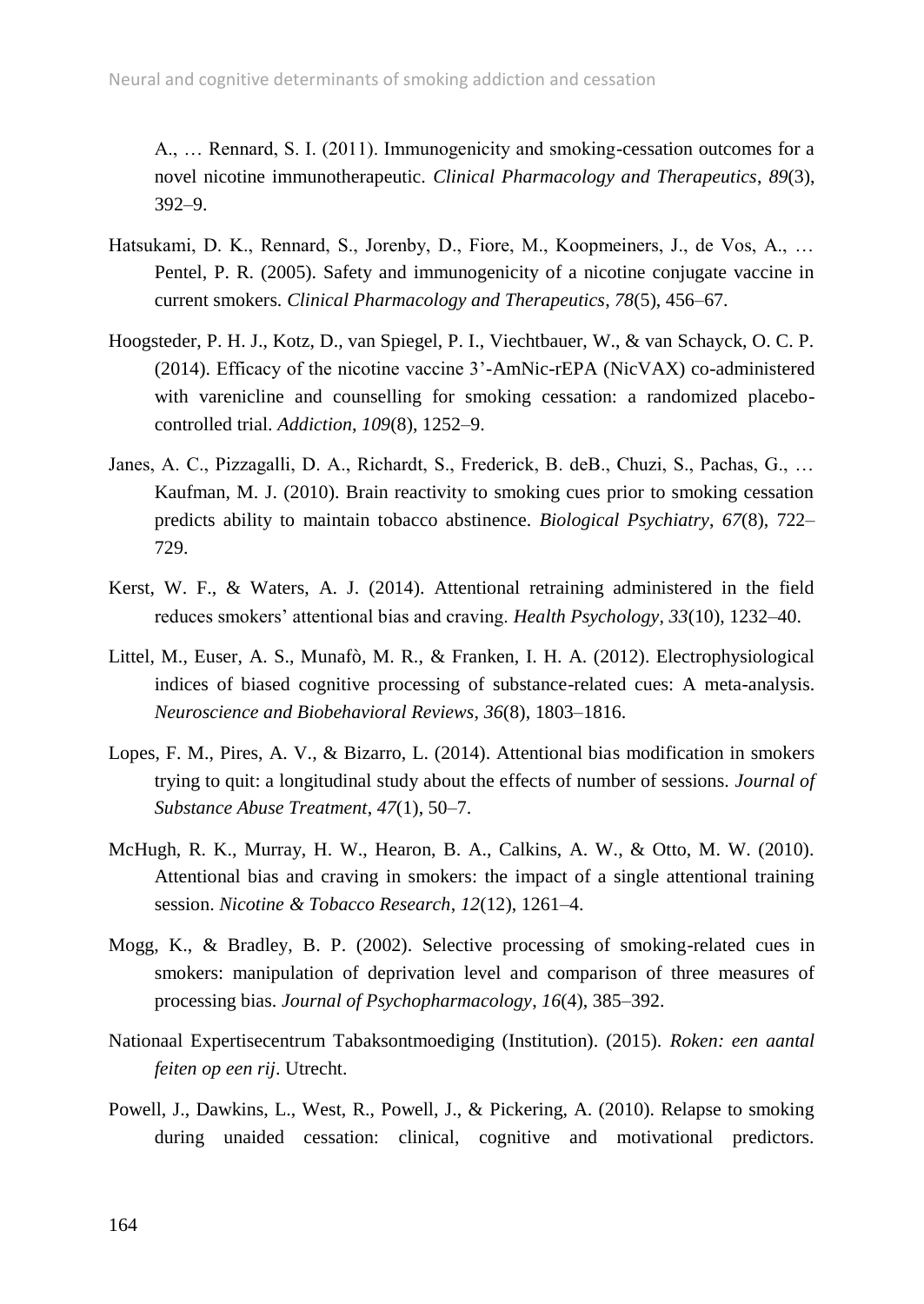Valorisation

*Psychopharmacology*, *212*(4), 537–49.

- Raupach, T., Hoogsteder, P. H. J., & van Schayck, O. C. P. (2012). Nicotine vaccines to assist with smoking cessation: current status of research. *Drugs*, *72*(4), e1–16.
- Rigotti, N. A. (2013). Smoking cessation in patients with respiratory disease: existing treatments and future directions. *Lancet. Respiratory Medicine*, *1*(3), 241–50.
- Spiegelhalder, K., Jähne, A., Kyle, S. D., Beil, M., Doll, C., Feige, B., & Riemann, D. (2011). Is Smoking-related Attentional Bias a Useful Marker for Treatment Effects? *Behavioral Medicine*, *37*(1), 26–34.
- Vollstädt-Klein, S., Loeber, S., Winter, S., Leménager, T., von der Goltz, C., Dinter, C., … Kiefer, F. (2011). Attention shift towards smoking cues relates to severity of dependence, smoking behavior and breath carbon monoxide. *European Addiction Research*, *17*(4), 217–24.
- Waters, A. J., Shiffman, S., Sayette, M. A., Paty, J. A., Gwaltney, C. J., & Balabanis, M. H. (2003). Attentional bias predicts outcome in smoking cessation. *Health Psychology*, *22*(4), 378–87.
- World Health Organization. (2015). *WHO | Tobacco Factsheet*. Geneva: World Health Organization.
- Zack, M., Belsito, L., Scher, R., Eissenberg, T., & Corrigall, W. A. (2001). Effects of abstinence and smoking on information processing in adolescent smokers. *Psychopharmacology*, *153*, 249–257.